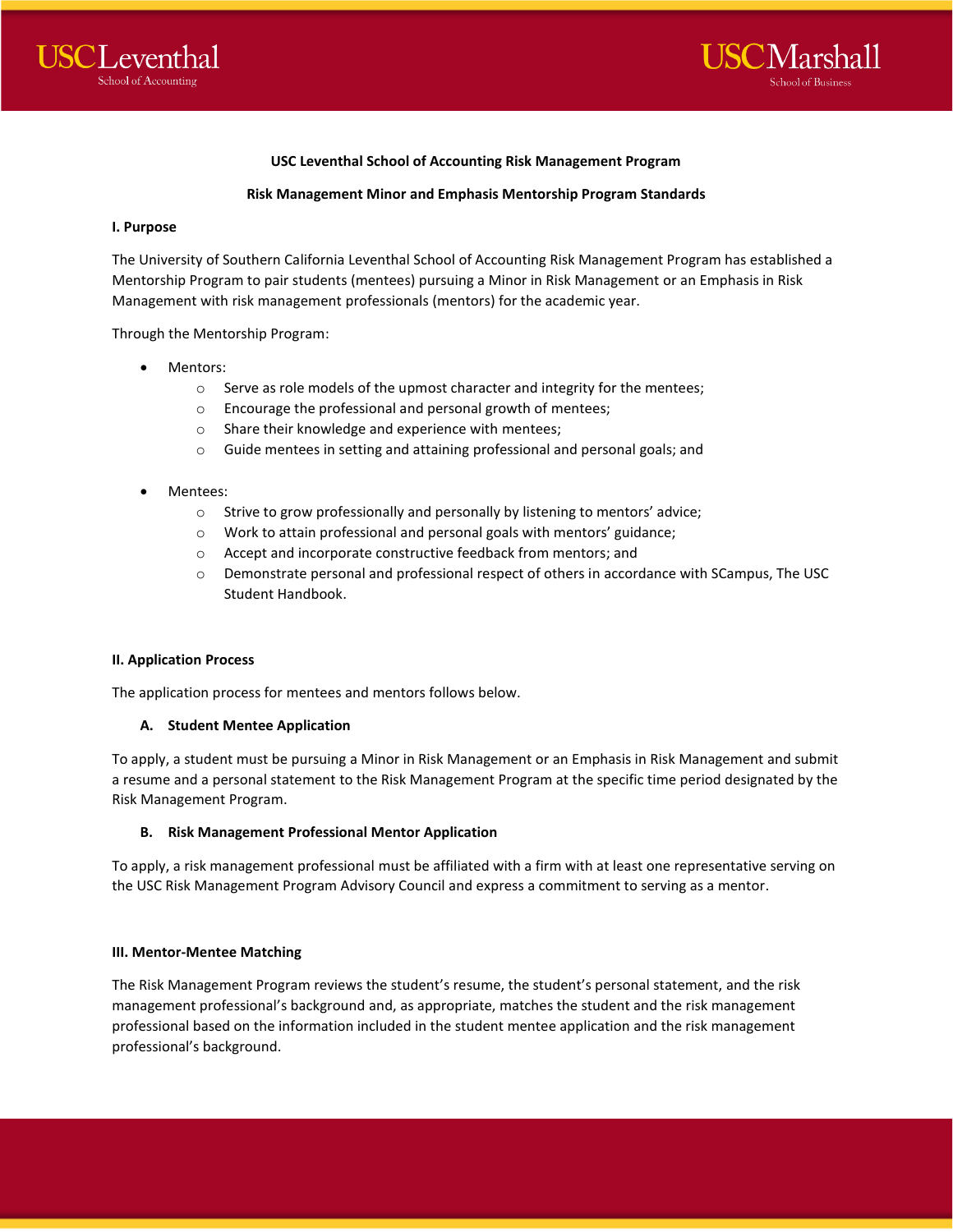



### **IV. Responsibilities**

The mentor and the mentee have the following responsibilities:

### **A. Orientation Workshops**

The mentee must attend a virtual orientation workshop during which the Director of the Risk Management Program discusses the Mentorship Program and mentee responsibilities. The mentor must attend a virtual orientation workshop during which the Director of the Risk Management Program discusses the Mentorship Program and mentor responsibilities.

### **B. Individual Development Plan**

Prior to the first individual meeting (see below) with the mentor, the mentee designs an individual development plan setting forth at least three professional and/or personal development goals. During the first individual meeting, the mentor provides feedback to the mentee on the individual development plan. The mentor and mentee review the mentee's progress in achieving the goals set forth in the individual development plan at the end of each semester during an individual meeting. See *Appendix A1* for a worksheet to help guide the completion of an individual development plan and *Appendix A2* for an individual development plan example.

## **C. Two Individual Meetings Per Semester**

The mentor and the mentee meet at least twice per semester by phone, by video, or, as permitted, in person. During the final individual meeting of each semester, the mentor and the mentee discuss the mentee's progress in achieving the goals sets forth in the individual development plan. If unable to attend the meeting, the mentor or the mentee informs the other party as soon as possible. The mentor and mentee must adhere to local, state, and health department COVID-19 guidelines for any in-person meeting.

### **D. One Group Event per Year**

The mentor and the mentee attend the one group event the Risk Management Program hosts during the academic year. If unable to attend the group event, the mentor or the mentee informs the Director of the Risk Management Program as soon as possible.

### **E. Job Shadow Day**

The mentor schedules at least one job shadow day during either the fall semester or the spring semester for the mentee at the mentor's firm. A job shadow day provides the mentee an opportunity to learn what a typical day on the job entails at the mentor's firm. The mentor and mentee must adhere to local, state, and health department COVID-19 guidelines for any in-person meeting.

### **F. Evaluations**

The mentor and the mentee complete the mentorship program evaluation form at the end of the academic year.

### **V. Alcohol and Marijuana Policy**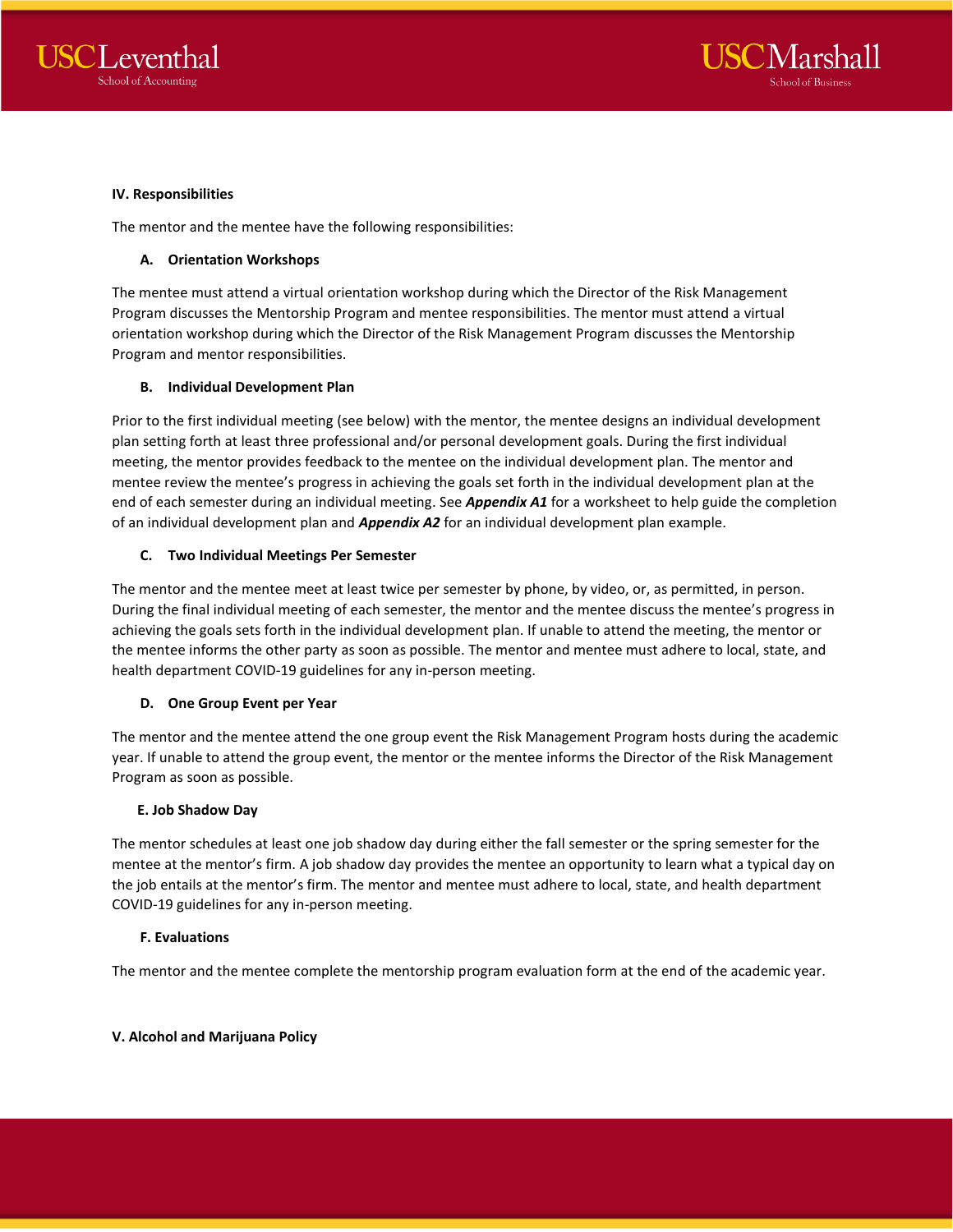



The use of alcohol or marijuana at any point during on- or off-campus Mentorship Program-related events, including sports events, is prohibited. Any organization violating this policy will no longer be eligible to participate in any Risk Management Program or Career Center events or programs.

## **VI. Recruiting Guidelines and Policies**

The Mentorship Program is subject to the USC Career Center's Recruiting Guidelines and Policies [\(https://careers.usc.edu/employers/guidelines-and-policies/\)](https://careers.usc.edu/employers/guidelines-and-policies/), including, but not limited to, the Non-Discrimination Policy, USC's Commitment to a Safe, Harassment-Free Environment, and the Alcohol and Marijuana Policy.

## **VII. Program Questions**

For questions or inquiries regarding the Mentorship Program, please contact Kristen Jaconi, Director, Risk Management Program, kjaconi@marshall.usc.edu.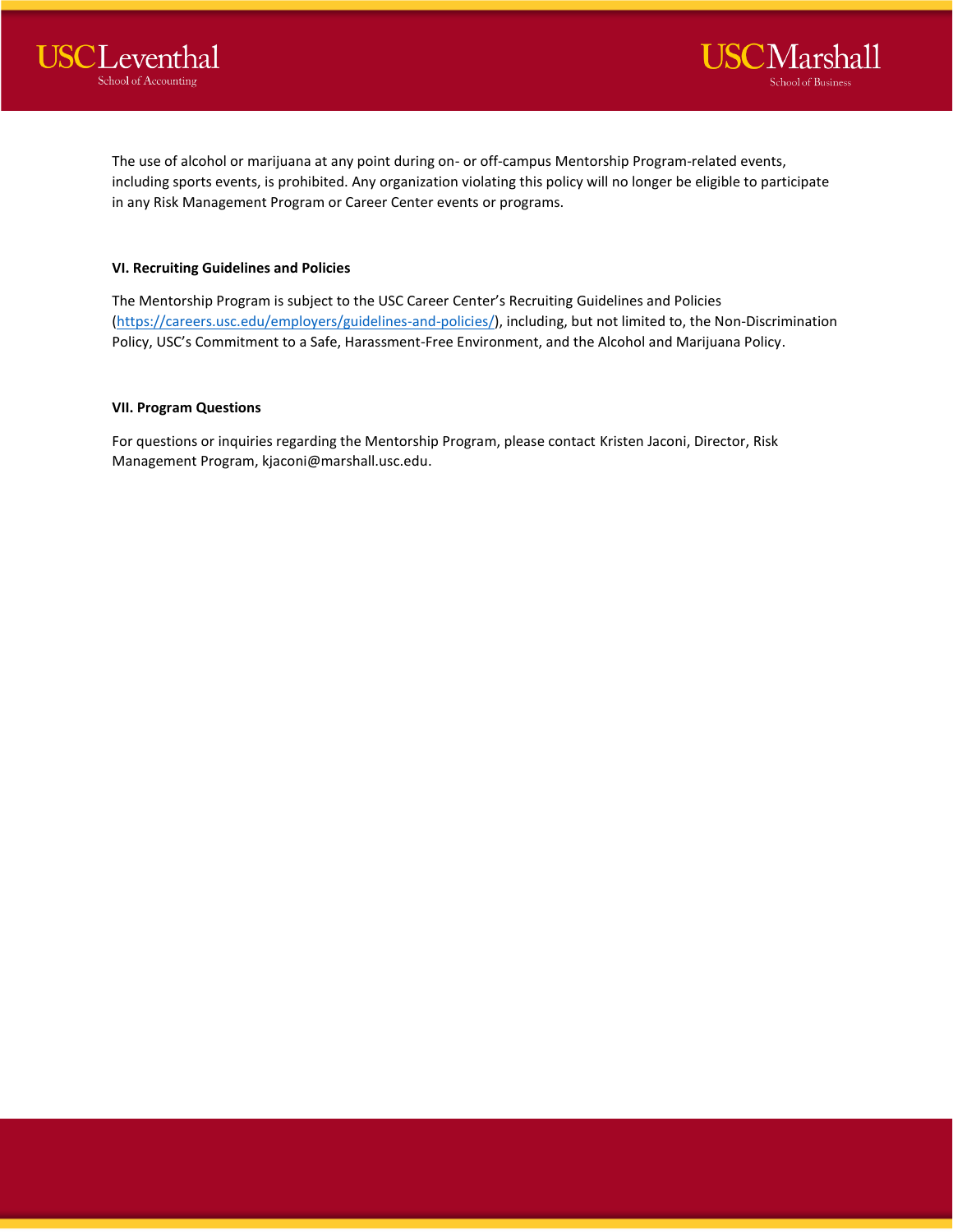

**\_\_\_\_\_\_\_\_\_\_\_\_**

**\_\_\_\_\_\_\_\_\_\_\_\_**



#### **Appendix A1: Individual Development Plan Worksheet**

**Individual Development Worksheet** 

**The first step in developing an individual development plan is to think about your skills and abilities. Here is a quick and easy way to get started!** 

**\_\_\_\_\_\_\_\_\_\_\_\_\_\_\_\_\_\_\_\_\_\_\_\_\_\_\_\_\_\_\_\_\_\_\_\_\_\_\_\_\_\_\_\_\_\_\_\_\_\_\_\_\_\_\_\_\_\_\_\_\_\_\_\_\_\_\_\_\_\_\_\_\_\_\_\_\_\_\_\_\_\_\_\_\_\_\_\_\_\_\_\_\_**

**\_\_\_\_\_\_\_\_\_\_\_\_\_\_\_\_\_\_\_\_\_\_\_\_\_\_\_\_\_\_\_\_\_\_\_\_\_\_\_\_\_\_\_\_\_\_\_\_\_\_\_\_\_\_\_\_\_\_\_\_\_\_\_\_\_\_\_\_\_\_\_\_\_\_\_\_\_\_\_\_\_\_\_\_\_\_\_\_\_\_\_\_\_ \_\_\_\_\_\_\_\_\_\_\_\_\_\_\_\_\_\_\_\_\_\_\_\_\_\_\_\_\_\_\_\_\_\_\_\_\_\_\_\_\_\_\_\_\_\_\_\_\_\_\_\_\_\_\_\_\_\_\_\_\_\_\_\_\_\_\_\_\_\_\_\_\_\_\_\_\_\_\_\_\_\_\_\_\_\_\_\_\_\_\_\_\_**

**First, identify your three strongest core competencies.** 

**\_\_\_\_\_\_\_\_\_\_\_\_\_\_\_\_\_\_\_\_\_\_\_\_\_\_\_\_\_\_\_\_\_\_\_\_\_\_\_**

**Why do you feel you are doing a good job in these areas?** 

**Now, identify your three weakest core competencies.** 

**For each of your weakest competencies, identify the knowledge base and/or skills you will need to improve to strengthen your competencies.** 

**\_\_\_\_\_\_\_\_\_\_\_\_\_\_\_\_\_\_\_\_\_\_\_\_\_\_\_\_\_\_\_\_\_\_\_\_\_\_\_\_\_\_\_\_\_\_\_\_\_\_\_\_\_\_\_\_\_\_\_\_\_\_\_\_\_\_\_\_\_\_\_\_\_\_\_\_\_\_\_\_\_\_\_\_\_\_\_\_\_\_\_\_\_**

**\_\_\_\_\_\_\_\_\_\_\_\_\_\_\_\_\_\_\_\_\_\_\_\_\_\_\_\_\_\_\_\_\_\_\_\_\_\_\_\_\_\_\_\_\_\_\_\_\_\_\_\_\_\_\_\_\_\_\_\_\_\_\_\_\_\_\_\_\_\_\_\_\_\_\_\_\_\_\_\_\_\_\_\_\_\_\_\_\_\_\_\_\_ \_\_\_\_\_\_\_\_\_\_\_\_\_\_\_\_\_\_\_\_\_\_\_\_\_\_\_\_\_\_\_\_\_\_\_\_\_\_\_\_\_\_\_\_\_\_\_\_\_\_\_\_\_\_\_\_\_\_\_\_\_\_\_\_\_\_\_\_\_\_\_\_\_\_\_\_\_\_\_\_\_\_\_\_\_\_\_\_\_\_\_\_\_**

**\_\_\_\_\_\_\_\_\_\_\_\_\_\_\_\_\_\_\_\_\_\_\_\_\_\_\_\_\_\_\_\_\_\_\_\_\_\_\_\_\_\_\_\_\_\_\_\_\_\_\_\_\_\_\_\_\_\_\_\_\_\_\_\_\_\_\_\_\_\_\_\_\_\_\_\_\_\_\_\_\_\_\_\_\_\_\_\_\_\_\_\_\_**

**\_\_\_\_\_\_\_\_\_\_\_\_\_\_\_\_\_\_\_\_\_\_\_\_\_\_\_\_\_\_\_\_\_\_\_\_\_\_\_\_\_\_\_\_\_\_\_\_\_\_\_\_\_\_\_\_\_\_\_\_\_\_\_\_\_\_\_\_\_\_\_\_\_\_\_\_\_\_\_\_\_\_\_\_\_\_\_\_\_\_\_\_\_**

**\_\_\_\_\_\_\_\_\_\_\_\_\_\_\_\_\_\_\_\_\_\_\_\_\_\_\_\_\_\_\_\_\_\_\_\_\_\_\_\_\_\_\_\_\_\_\_\_\_\_\_\_\_\_\_\_\_\_\_\_\_\_\_\_\_\_\_\_\_\_\_\_\_\_\_\_\_\_\_\_\_\_\_\_\_\_\_\_\_\_\_\_\_**

**\_\_\_\_\_\_\_\_\_\_\_\_\_\_\_\_\_\_\_\_\_\_\_\_\_\_\_\_\_\_\_\_\_\_\_\_\_\_\_\_\_\_\_\_\_\_\_\_\_\_\_\_\_\_\_\_\_\_\_\_\_\_\_\_\_\_\_\_\_\_\_\_\_\_\_\_\_\_\_\_\_\_\_\_\_\_\_\_\_\_\_\_\_**

**\_\_\_\_\_\_\_\_\_\_\_\_\_\_\_\_\_\_\_\_\_\_\_\_\_\_\_\_\_\_\_\_\_\_\_\_\_\_\_\_\_\_\_\_\_\_\_\_\_\_\_\_\_\_\_\_\_\_\_\_\_\_\_\_\_\_\_\_\_\_\_\_\_\_\_\_\_\_\_\_\_\_\_\_\_\_\_\_\_\_\_\_\_**

**Knowledge base/skills you will need to improve:** 

**\_\_\_\_\_\_\_\_\_\_\_\_\_\_\_\_\_\_\_\_\_\_\_\_\_\_\_\_\_\_\_\_\_\_\_\_\_\_\_**

**\_\_\_\_\_\_\_\_\_\_\_\_\_\_\_\_\_\_\_\_\_\_\_\_\_\_\_\_\_\_\_\_\_\_\_\_\_\_\_**

**Concrete actions you can undertake to achieve this goal:** 

**Knowledge base/skills you will need to improve:** 

**\_\_\_\_\_\_\_\_\_\_\_\_\_\_\_\_\_\_\_\_\_\_\_\_\_\_\_\_\_\_\_\_\_\_\_\_\_\_\_**

**Concrete actions you can undertake to achieve this goal:** 

**Knowledge base/skills you will need to improve:** 

**\_\_\_\_\_\_\_\_\_\_\_\_\_\_\_\_\_\_\_\_\_\_\_\_\_\_\_\_\_\_\_\_\_\_\_\_\_\_\_**

**\_\_\_\_\_\_\_\_\_\_\_\_\_\_\_\_\_\_\_\_\_\_\_\_\_\_\_\_\_\_\_\_\_\_\_\_\_\_\_** 

**Concrete actions you can undertake to achieve this goal:**